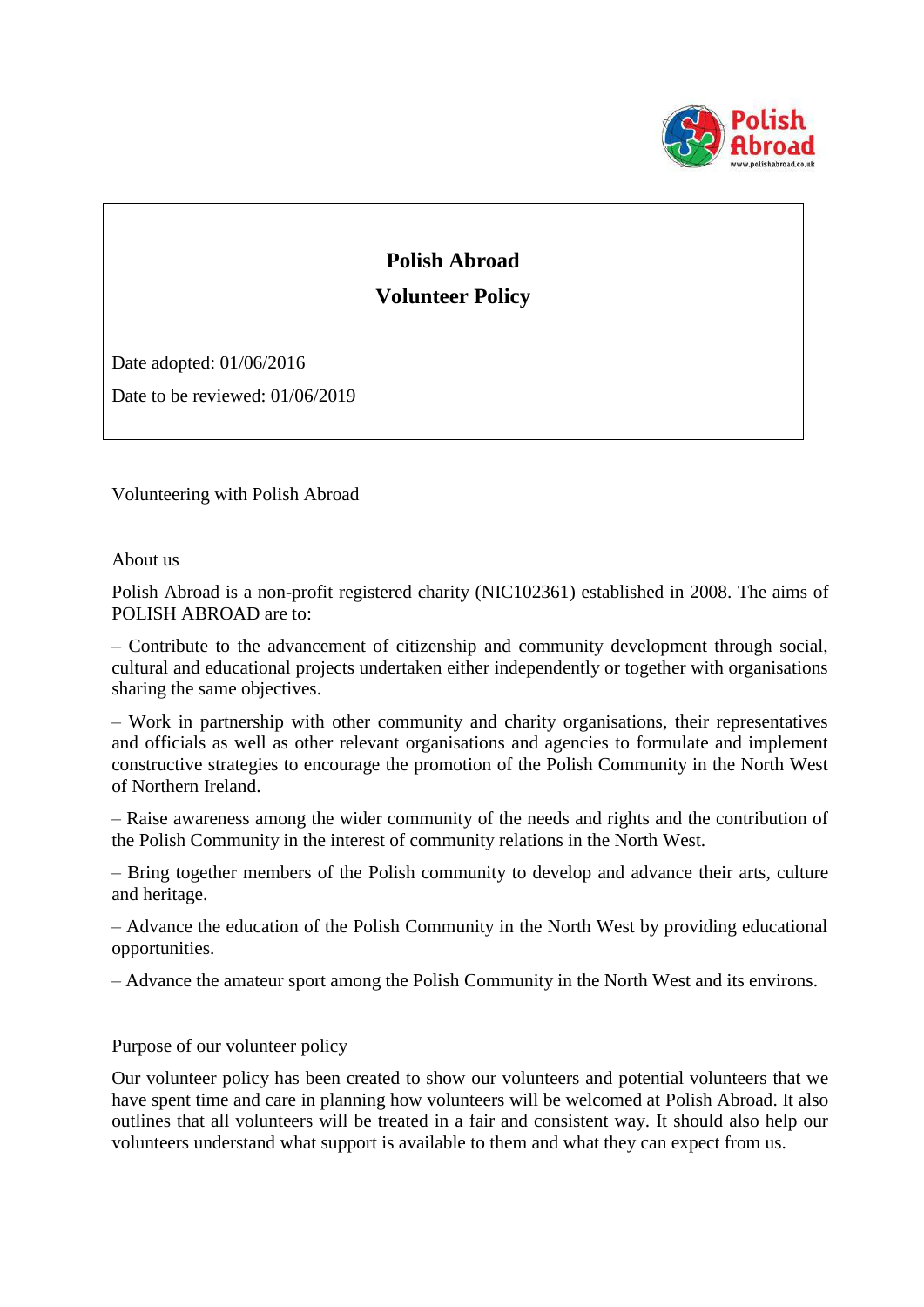## Our vision and mission for volunteering

Volunteering is a great way to share your enthusiasm, skills and ideas whilst having fun and meeting like-minded people. By volunteering for Polish Abroad you will be making a positive contribution to community development in our area. Volunteers are vital to our work.

## Attracting volunteers and volunteer agreement

We have a range of opportunities for volunteers to get involved in. These include helping with Polish Abroad Saturday School, running our library, helping run the Polish Anglers NI angling club, helping with our social media and website maintenance and many more.

Once we receive a copy of your completed registration form, a member of our team will get in touch with more information on specific opportunities and we can decide together which option best matches your interests and time availability and also our needs. Your help will be greatly appreciated and really will make a difference.

## Access Ni Checks

Most volunteer roles will require an Access Ni check to inform Polish Abroad of any criminal convictions that a person wishing to volunteer may have. For example, any volunteer position which involves regulated activity with children or vulnerable adults will be subject to an Access Ni check.

#### Induction and training

It does not matter how much you already know, as there will be opportunities to learn, and we have roles to suit every level of expertise.

There will be an induction prepared and delivered by one of our staff. This will include:

- Some information about Polish Abroad, our vision, mission and our future plans;
- the role of the volunteer;
- introduction to some volunteers;
- tour around our facilities and see some of our initiatives:
- copy of all the relevant policies including this volunteer policy and also our Health and Safety, Finance, Equality and Good Relations
- essential procedures
- information about training and ongoing learning opportunities

There will be a trial period of four weeks to give Polish Abroad and you time to discover if you are suited to each other. A review will be made midway through the trial period and also at the end. This is not an assessment, it is just so that we can be sure that you benefit the most from the volunteering experience and maximise the time you are giving freely.

Recognition and reward